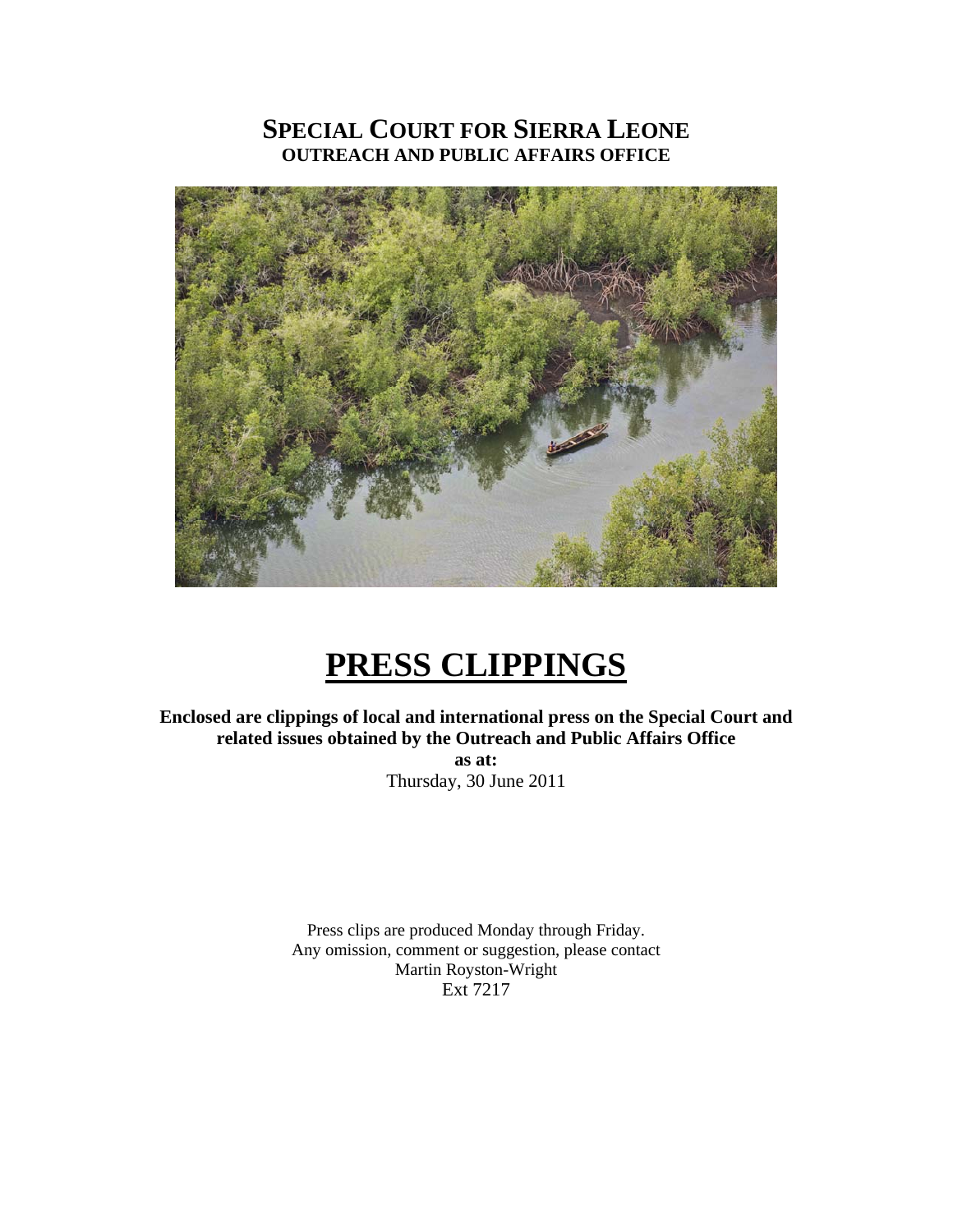| <b>Local News</b>                                                                       |             |
|-----------------------------------------------------------------------------------------|-------------|
| Fambul Tok Film Reviewed Abroad / The New Citizen                                       | Page 3      |
| <b>International News</b>                                                               |             |
| Justice Teresa Doherty, CBE / University of Ulster                                      | Page 4      |
| Newest ICC Situation Countries and Upcoming ICC Elections / Africa Legal Aid            | Pages 5-8   |
| 17 Years Later, Rwandan Children Feel Effects of Genocide / SOS Children's Village      | Pages 9-10  |
| Security Council Extend Terms of Judges at UN Tribunal / United Nations News            | Page 11     |
| Hariri Murder: UN Tribunal Issues Arrest Warrants / BBC Online                          | Page 12     |
| <b>ICTR</b> Now Satisfied with Rwandan Judiciary System / <i>Hirondelle News Agency</i> | Pages 13-14 |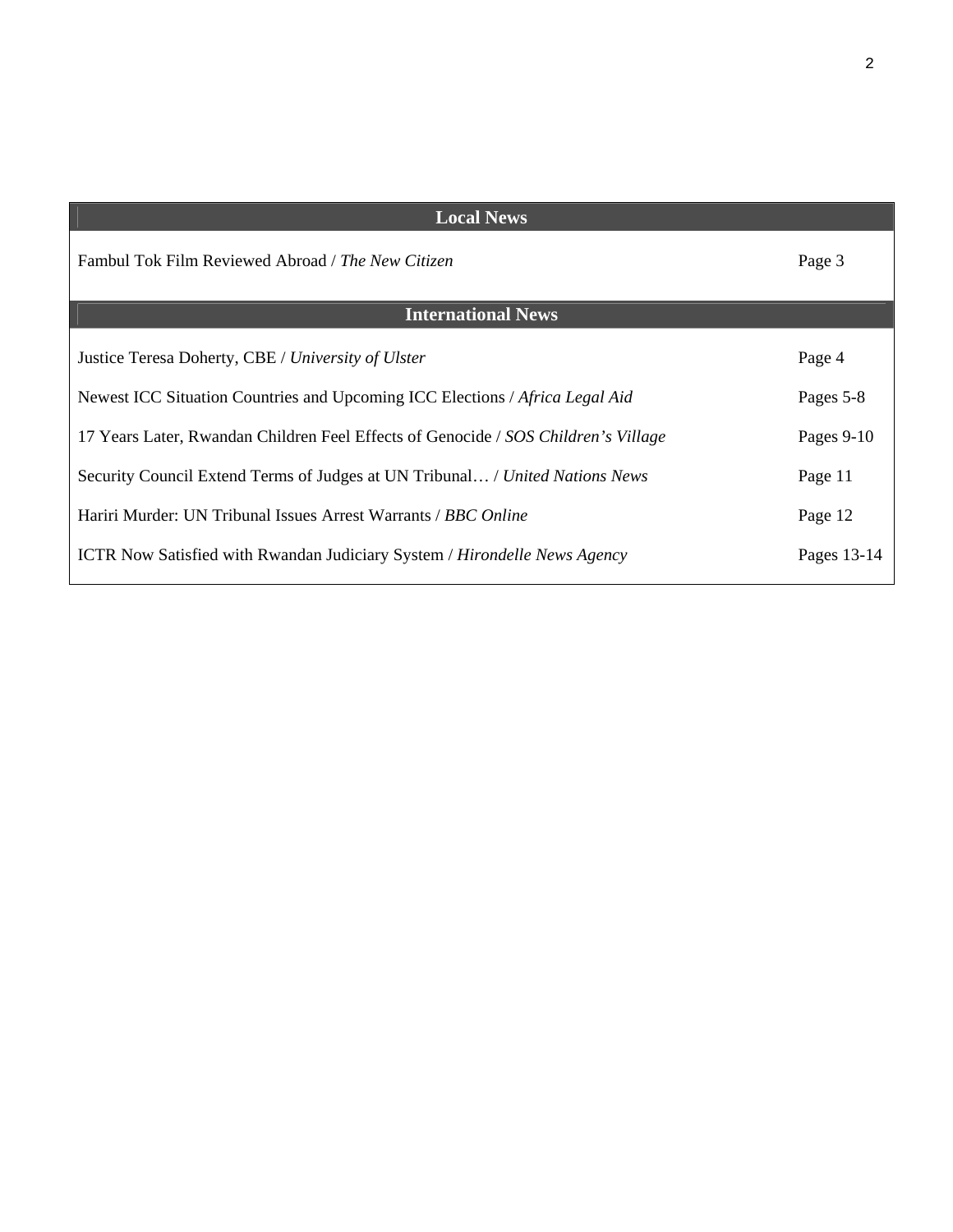# ul Tok Film Reviewed Abroa

By John Mansaray anzibar Interna tional Film Fes tival 2011 has reviewed the Fambul Tok documentary based on detailed events that occurred during Sierra Leone's brutal civil war. A press release from the Zanzibar International Film Festival states that the Fambul Tok documentary in post-civil war Sierra Leone is more brutal to witness but that it's compelling as the opening sequence kept the audience seated in the house of wonders. The narrative follows a young Sierra Leonean as he spreads Fambul Tok (Creole for family talk). It's a grassroots reconciliation council for victims and war criminals, using an old Sierra Leonean cultural ritual of forgiveness to heal the country.

Scene of murderers, rapists and their victims (many people whose entire families have been obliterated by massacre) forgiving their abusers was confronting. After an international law blanketed all citizens in legal amnesty, most Sierra Leoneans were forced to return and live in their villages with the people that destroyed their lives.

Watching the testimony of victims, many of whom are only now speaking of their traumas, Fambul Tok drove across the country to summon a war criminal back to his home village and face his own family, survivors of a massacre he perpetrated. "After seeing footage of

four ceremonies, I began assuming all former Sierra Leonean rebels are remorseful; the illusion lasted until the sinister scene where 'Captain Savage' aka 'Mr. Die' (the country's most notoriously bloodthirsty rebel), denied he'd ever played a part in war crimes. The leader of the Fambul Tok group sat in awe of his callousness," the press release from the Zanzibar International Film Festival states. Many will feel that showing (yet another) film focusing on African war crimes and massacre defeats the goal of developing African cinema; in continuing to shackle the continent to themes of violence and poverty, Africa hammers an image of inferiority to herself.

The release went on, "but there was an exception in Fambul Tok breaking the cliché that I feared was going to dominate the film. A central aim of this Fambul Tok movement is to remove Sierra Leone's reliance on international assistance to restore the country and replace the old colonial system with African ones."

In one of the scenes, Africans refused to abide by an external i.e. European system and create their own. The central metaphor of the Fambul Tok ritual is the bonfire around which entire communities

stand eye to eye with former rebels accusing them of their crimes and inviting them to repent. The film in a story of salvation in Sierra Leone, a country that must be purged of her recent history and somehow resurrected in the ashes of it's past.

Childhood friends reconciled years after one had beheaded the other's father in front of him. One only hopes that this peace spreads and African film can remove on from bloody themes.

Until then, Fambul Tok reminds its audience that we are all part of the human family and there's no bad bush to throw a bad child.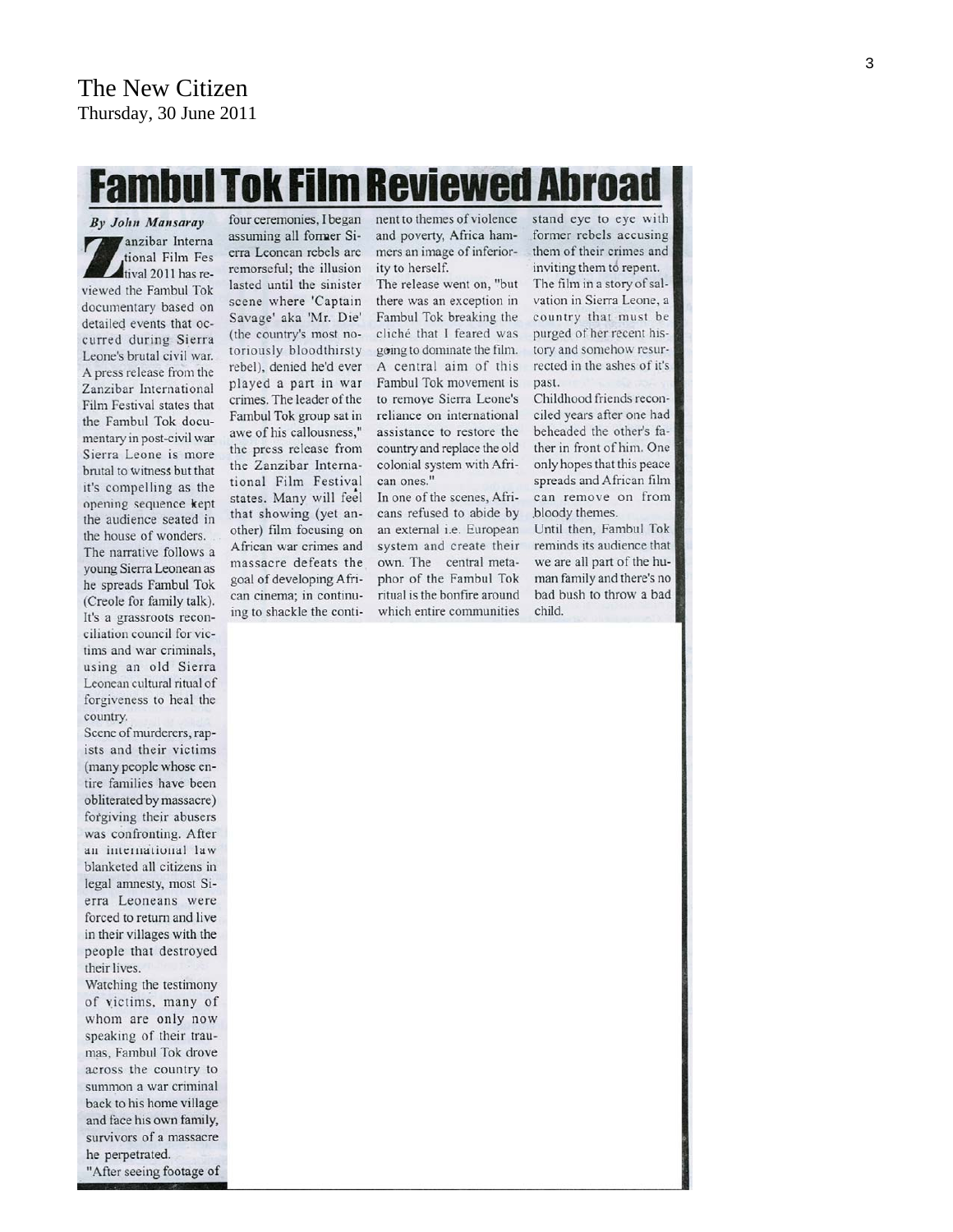### University of Ulster Tuesday, 28 June 2011

#### **Justice Teresa Doherty, CBE**



Portstewart judge Teresa Doherty, who has carved out a successful career as an international human rights lawyer, is to receive the degree of Doctor of Laws for services to the promotion of human rights and humanitarian law.

Justice Doherty's legal career at home and abroad has spanned over thirty years. She is currently the Presiding Judge in Trial Chamber11 of the Special Court for Sierra Leone and is regarded as a leading figure in international human rights law.

She began practicing law in Northern Ireland in the early 1970s before pursuing her career in Papua New Guinea. In 1987 she was appointed as a Principal Magistrate there and the following year, as a judge in the Supreme and National

Courts - the first woman to hold high judicial office in the South Pacific.

Between 1998 and 2003, Justice Doherty worked in private law practice in Northern Ireland and she has served as a Life Sentence Review and Parole Commissioner here since 2002.

From 2003 to 2005, Justice Doherty served as a Judge of the High Court and the Court of Appeal of Sierra Leone at the request of the Commonwealth following the civil war there. In 2005, she was appointed by the UN Secretary General to the Special Court for Sierra Leone, the tribunal dealing with crimes against humanity and war crimes. She has worked and lectured on legal issues in many countries in Asia, Africa, N. and S. America, Australasia and Europe. Justice Doherty has received several awards for her work including a CBE in 1997.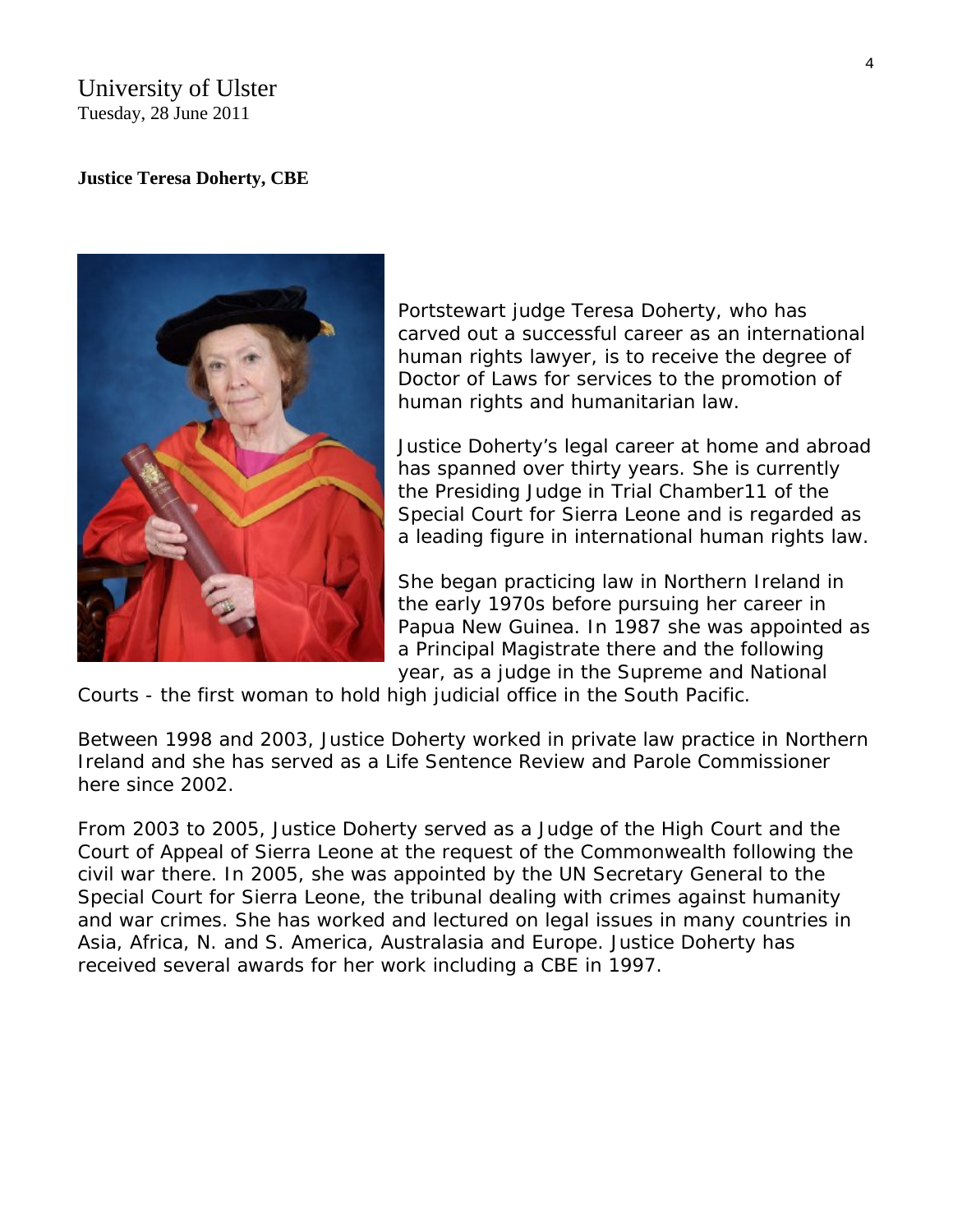Africa Legal Aid Thursday, 30 June 2011

## **Newest ICC Situation Countries and Upcoming ICC Elections**

#### **Lybia - Arrest Warrant for Gaddafi and co**



In February 2011, the United Nations Security Council decided unanimously to refer the situation in the Libyan Arab Jamahiriya to the ICC. Following investigation into the violence against civilians and rebels by the Libyan government, ICC Prosecutor, Luis Moreno-Ocampo, requested the Pre-Trial Chamber to issue arrest warrants against Libyan Leader Col. Muammar Gaddafi, his son, Saif Al-Islam Gaddafi, de facto Prime Minister of Libya, and his brother-in-law, Abdulaah Al Sanousi, Head of Intelligence. The Court issued the Warrants of Arrest for alleged crimes committed since Feb 2011, including attacking civilians in their homes, use of live ammunition and heavy artillery to repress demonstrations and against participants in funeral processions, torture, imprisonment and persecution of dissidents in areas under Gaddafi $\hat{\mathbf{a}} \in \mathbb{M}$ s control. On 27 June, the ICC Pre-Trial Chamber I issued arrest warrants for all three individuals and found reasonable grounds to believe that they are criminally responsible for crimes against humanity of murder and persecution.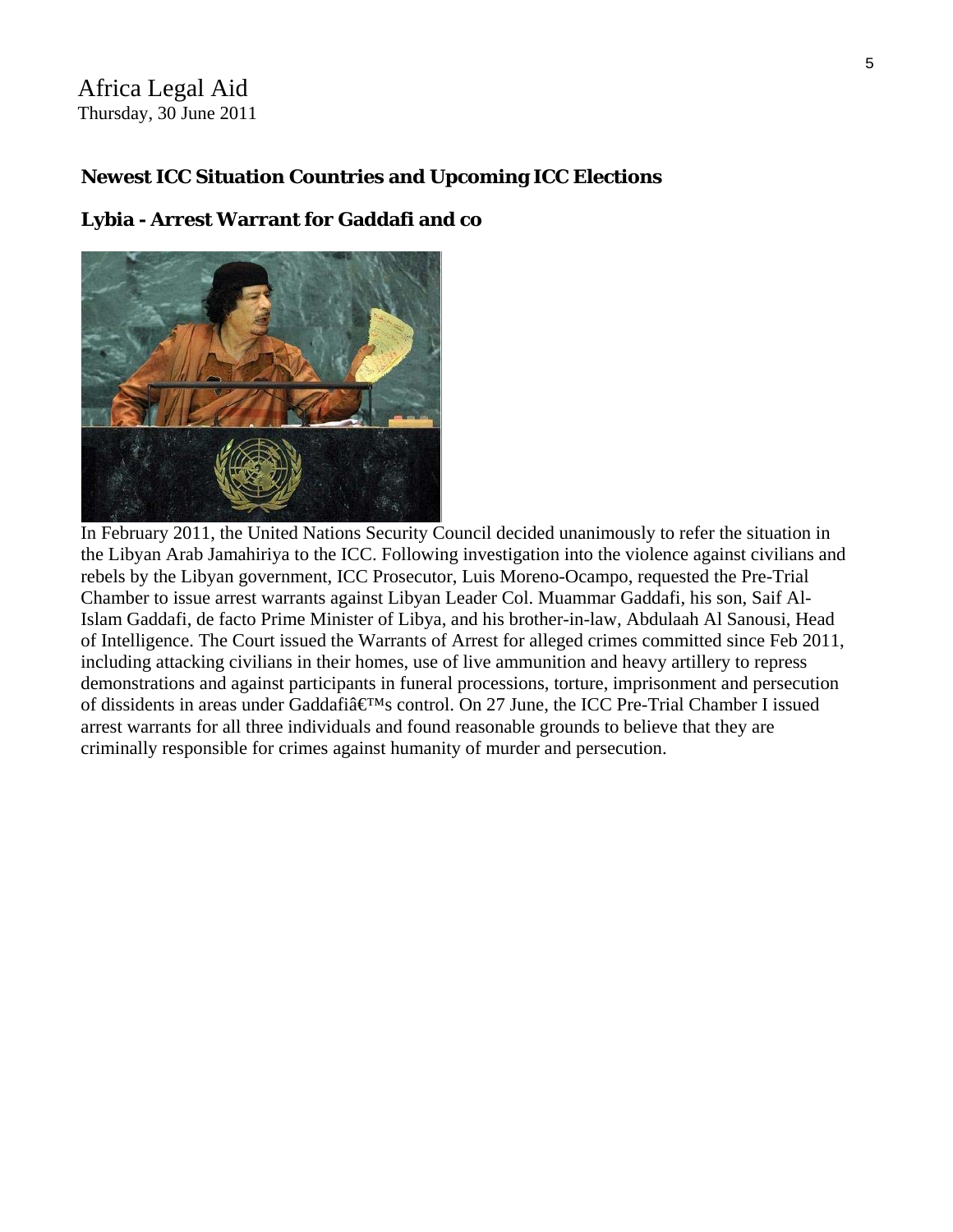#### **Kenya - "The Ocampo Six"**



Kenya $\hat{\mathbf{a}} \in \mathbb{R}^{M}$ s 2007 presidential elections resulted in widespread violence in which more than 1300 people were killed and 600,000 displaced from their homes. On 15 December 2010, ICC Prosecutor, Luis Moreno-Ocampo, requested the Court to issue summons to appear for six Kenyan citizens to face justice for massive crimes. The first case involves members of the Orange Democratic Movement (ODM), the opposition party at the time of the elections. The Chamber found reasonable grounds to believe that the three accused are criminally responsible for the crimes against humanity of murder, forcible transfer of population, and persecution. The second case involves members of the Party of National Unity (PNU), the incumbent party at the time. The Chamber found reasonable grounds to believe that the three accused are criminally responsible for the crimes against humanity of murder, forcible transfer, rape, persecution, and other inhumane acts. In April 2011, six accused members of the ODM and the PNU voluntarily appeared before Pre-Trial Chamber II following summons to appear. Confirmation of charges hearing will begin on 21 September.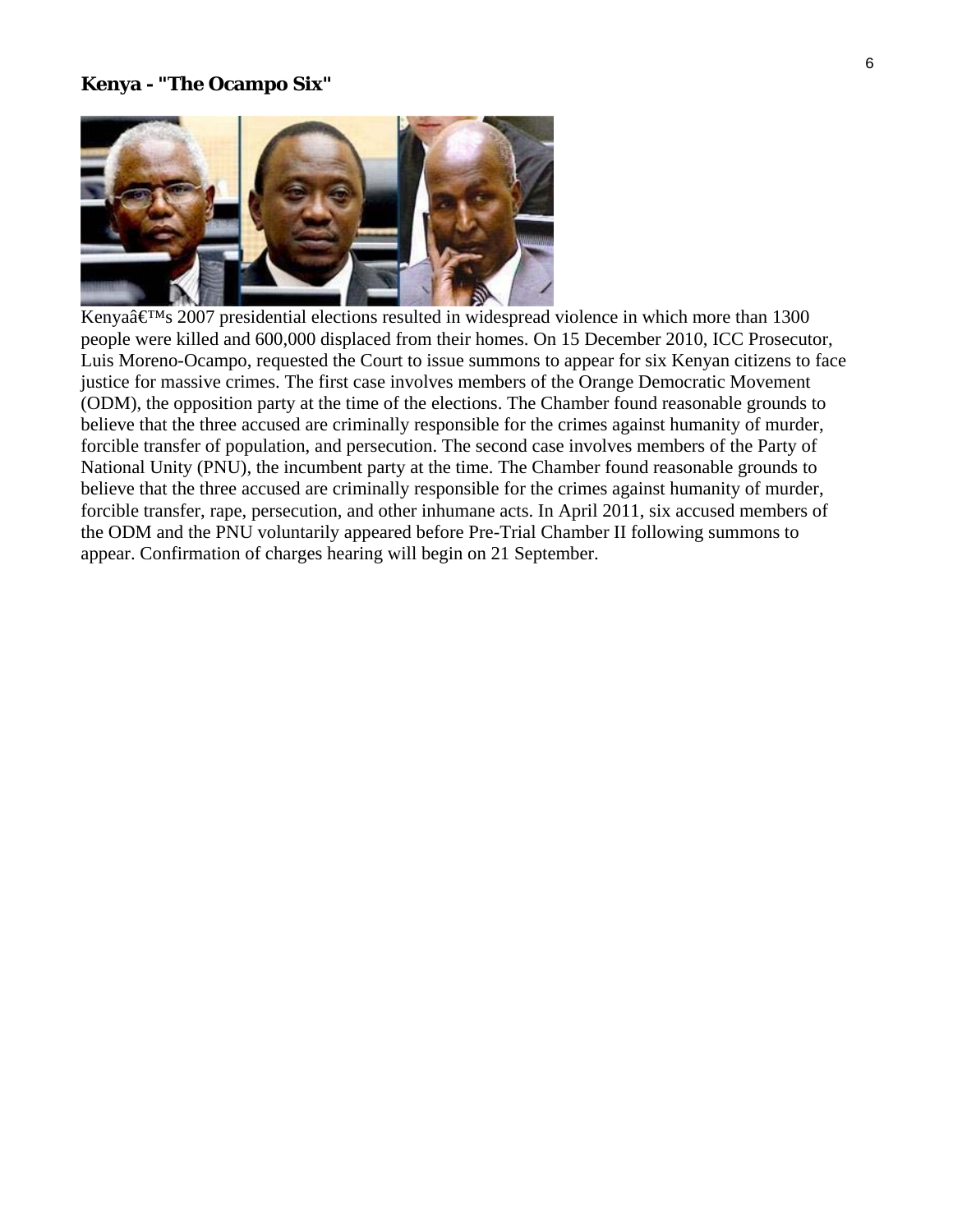## **C** $\tilde{A}$ <sup> $\tilde{A}$ </sup> te d'Ivoire - Gbagbo and Quattara Supporters Implicated in Investigations



The ICC Prosecutor Luis Moreno-Ocampo has requested for an authorization to open an investigation into crimes allegedly committed in  $C\tilde{A}$  te dâ $\infty$ <sup>I</sup>voire since the 2010 presidential elections. Postelection violence ensued when incumbent President Laurent Gbagbo refused to hand over the presidency to his opponent, Alassane Quattara, recognized by the majority of the international community as the winner of the presidential elections. Significantly, supporters of President Quattara $\hat{\mathbf{a}} \in \mathbb{M}$ s ruling government could be implicated in this investigation. According to a report referred to by the Prosecutor, there is reasonable basis to believe that both pro-Gbagbo and pro-Quattara forces committed crimes falling under the jurisdiction of the ICC. At least 3000 persons were killed, 72 persons disappeared and 520 persons were subject to arbitrary arrests and detentions. Over 100 cases of rape have been reported, although the actual number of incidents is believed to be higher.

If the judges grant the authorization to open an investigation in Cote d $\hat{a} \in M$  voire, it would be the first ICC case in a non-state party to the Rome Statute where the State has accepted the jurisdiction of the Court. President Quattara in a letter to the ICC Prosecutor reconfirmed his wish for the Office of the Prosecutor to conduct investigations into crimes committed since the 2010 presidential elections noting that the domestic judiciary is not in the best position to try post-election violence cases.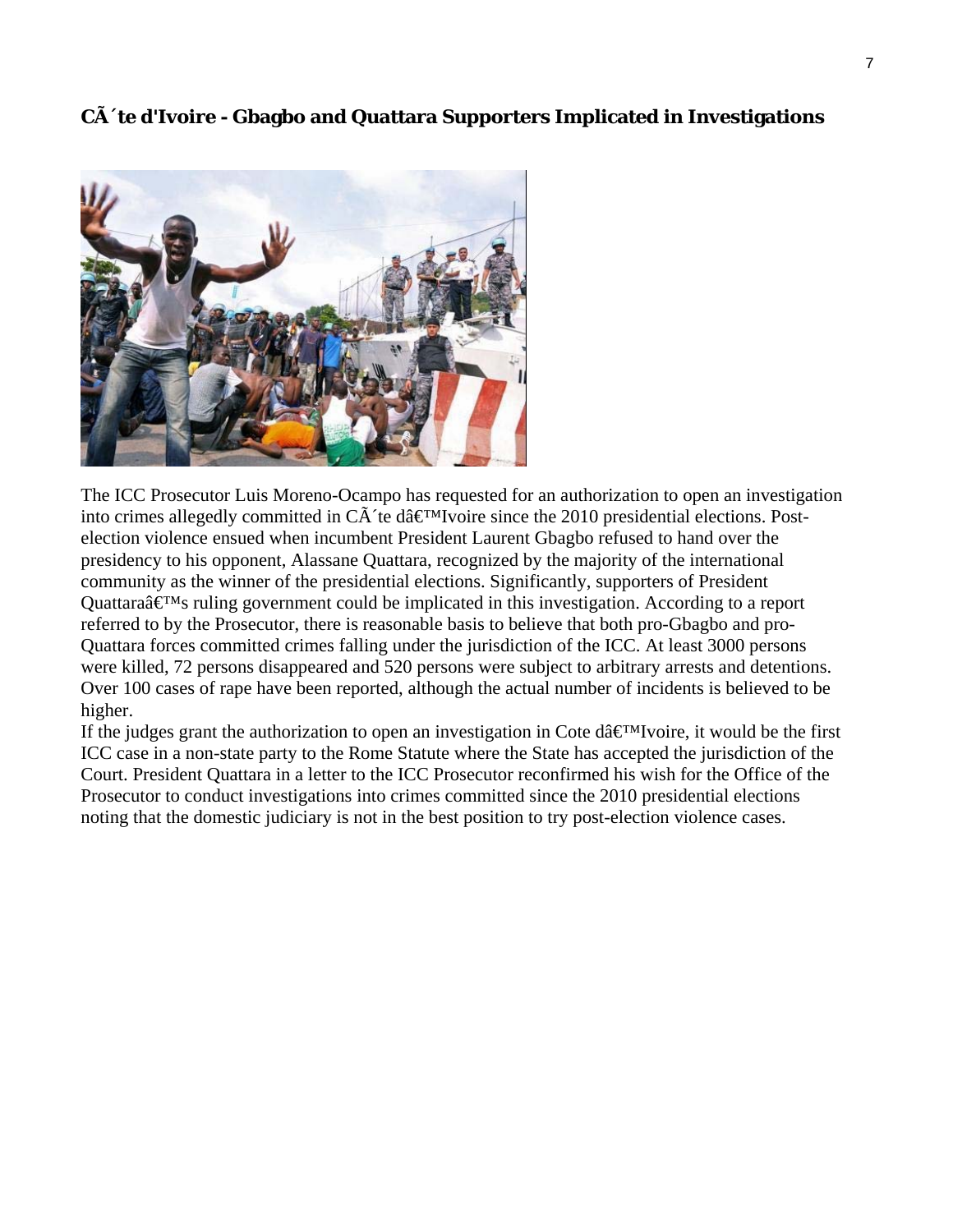#### **ICC Elections - Who Will Be the Next ICC Prosecutor?**

In December 2011, one of the most important elections in the Courta  $\mathbb{R}^M$ s history will take place. The Assembly of States Parties (ASP) will elect the next prosecutor of the ICC. In addition, six new judges and other officials will be elected. The outgoing judges are Fatoumata Dembele Diarra (Mali), David Ntanda Nsereko (Uganda), Elizabeth Odio Benito (Costa Rica), Sir Adrian Fulford (United Kingdom), Sylvia Steiner (Brazil), and Bruno Cotte (France). The current ICC Prosecutor, Luis Moreno-Ocampo $\hat{\mathbf{a}} \in \mathbb{M}$ s nine year tenure will end in June 2012. The ASP has established a Search Committee to identify potential candidates for the next ICC Prosecutor.



The African Union (AU) has expressed its wish to see an African become the next ICC Prosecutor. Views differ on the desires of the AU. On the one hand, a compelling case can be made for an African Prosecutor in view of the fact that all cases currently before the ICC originate from Africa. It would dispel the perception that the ICC is targeting Africans. On the other hand, one could question the desirability of an African candidate given the  $AUâf{\'i}Ms$  stance, and indeed that of many African States against the ICC. Bill Pace of the CICC has pointedly observed,  $\hat{a} \oplus \mathbb{C}$ There $\hat{a} \oplus \mathbb{N}$ s no requirement that there should be regional rotation on the position of the Prosecutor. There  $\hat{a} \in M_s$  no requirement that the Prosecutor should come from the region where most of the situations that the court is dealing with are occurring. $\hat{a} \in B$ e that as it may, the indisputable front-runner for the position seems to be the current Deputy Prosecutor, Gambian Born Fatou Bensouda, who among other merits would bring continuity.

ACCRA - HERITAGE TOWER, AMBASSADORIAL ENCLAVE, OFF LIBERIA RD., RIDGE. P.O. BOX: P.M.B., TUC ACCRA, GHANA THE HAGUE - ZEESTRAAT 100, 2518 AD, THE HAGUE, THE NETHERLANDS PRETORIA - 287 SKINNER ST. PRETORIA, TSHWANE. METRO CITY. P.O. BOX 392. UNISA 0003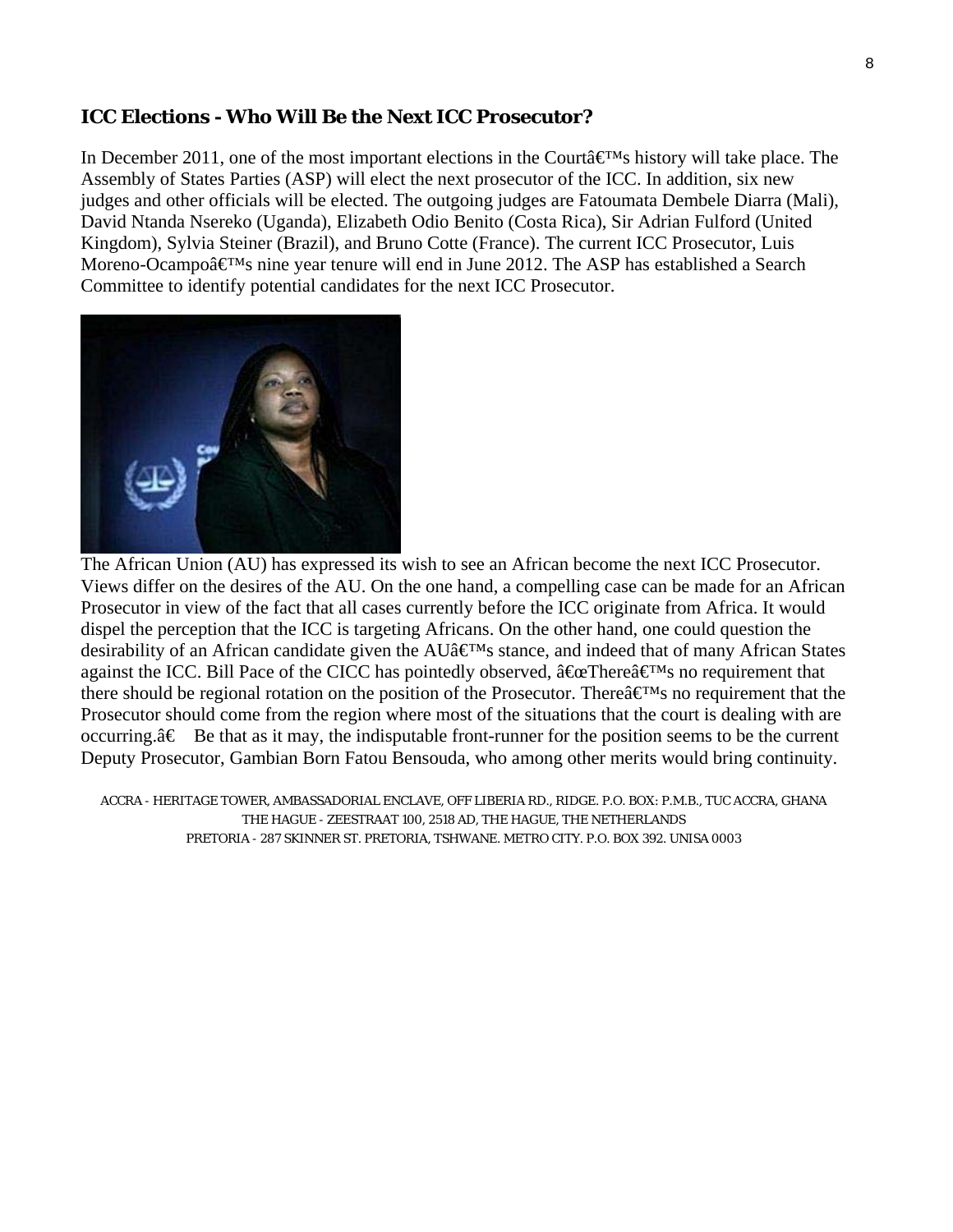## SOS Children's Village (Canada)

Thursday, 30 June 2011

#### **17 Years Later, Rwandan Children Feel Effects of Genocide**

29/06/2011 - The lingering effects of the 1994 Rwandan genocide continue to be felt among the country's children, particularly the one million orphans and vulnerable children living in the country.

While the 100-day killing spree that was the Rwandan genocide has been over for about seventeen years. The consequences of the ethnic violence in the spring of 1994 are still confronting children in [Rwanda](http://www.soschildrensvillages.ca/Where-we-help/Africa/Rwanda/Pages/default.aspx) today.

Between April and June of 1994, 800,000 Rwandans, most of whom were Tutsis, lost their lives in acts of ethnic cleansing perpetrated mostly by Hutus. The division between the two ethnic groups can be traced back for centuries. However, tensions intensified during the Belgian colonial period wherein a divide-and-rule strategy favoured the Tutsis for having more "Caucasian features."

Resentment built among the Hutus and these tensions boiled over several times, culminating in the 1994 genocide following the death of the Rwandan President Juvenal Habyarimana (a Hutu), when his plane was shot down on 6 April 1994.

Dealing with aftermath of widespread participation in the genocide has proved challenging for [orphans and vulnerable children](http://www.soschildrensvillages.ca/What-we-do/Pages/default.aspx) from judicial, social adn economic perspectives.

After the genocide, an International Criminal Tribunal for Rwanda (ICTR) was set up to administer justice and deal with the truth and reconciliation of the divided Hutu and Tutsi population. The ICTR, designed to prosecute persons responsible for serious violations of international law during the genocide and reinforce peace in the region, has completed 88% of its casework at the trial level. It is scheduled to complete this work in 2012, said Judge Khalida Rachid Khan, President of the ICTR, to the UN Security Council earlier this month.

Rwanda has the highest prevalence of orphaned children and child-headed households in the entire world. The majority of the country's one million orphans lost their parents in the genocide. Other have lost their parents to AIDS or to the post-genocide judicial processes that have seen their parents imprisoned for life for participating in the atrocities. The country is home to an estimated 42,000 childheaded households raising 101,000 children.

The ICTR, ad hoc tribunal, is similar to those set up in other cases of mass human rights abuses, such as the post-civil war Special Court for Sierra Leone and the post-apartheird Truth and Reconciliation Commission in south Africa.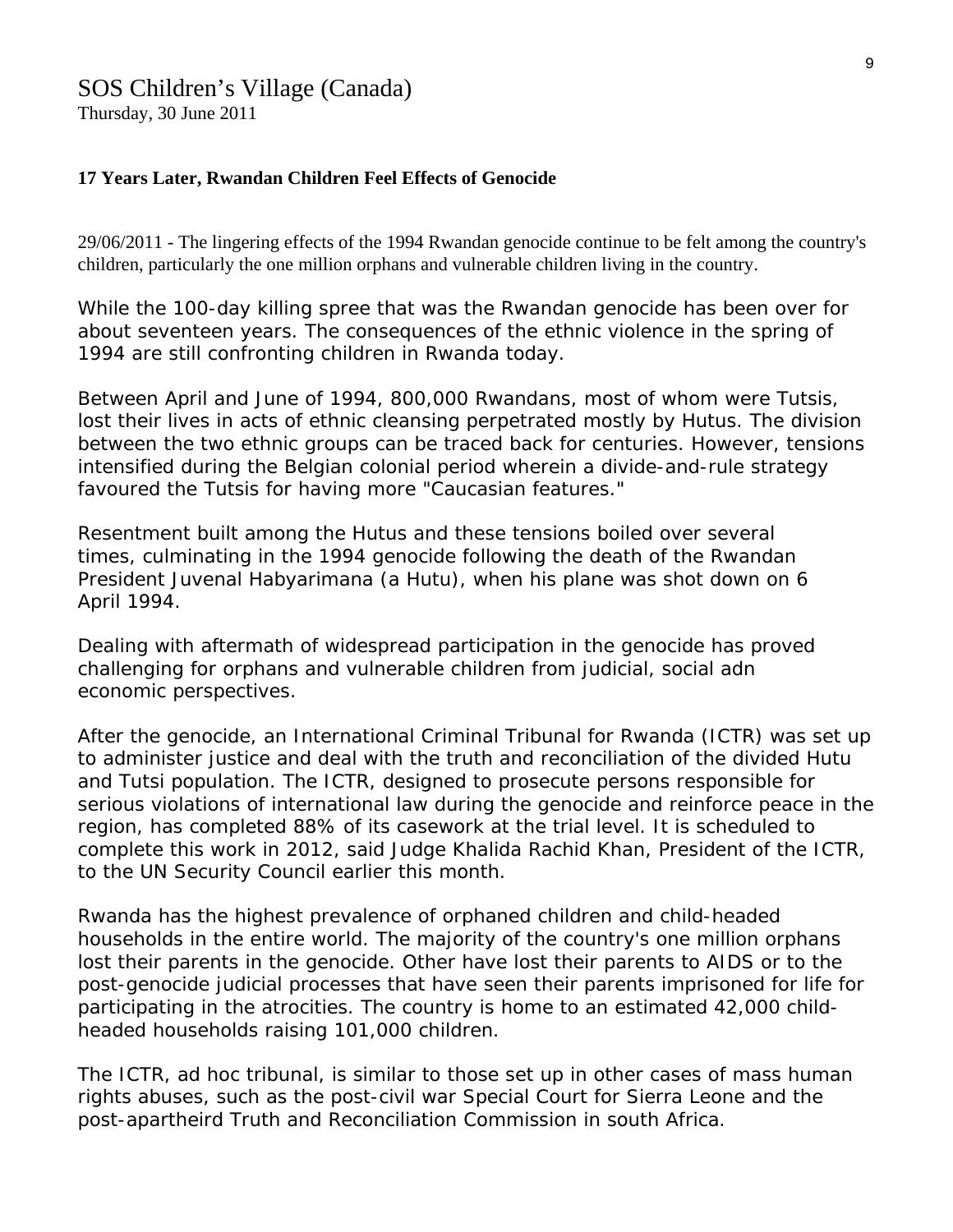Ensuring that children of people prosecuted by the ICTR do not suffer for the "sins of the father," so to speak, is important for the wellbeing of the children, who may also suffer from stigma, poverty and orphanhood.

According to the United Nations' (UN) *Lessons from Rwanda*, some 100,000- 250,000 women were raped in the genocide. This sexual violence brought devastation to Rwanda on the large and small scales in the form of increased national HIV transmission as well as in the physical and psychological trauma suffered by the individual women and their families.

Though Rwandan AIDS orphans continue to face stigma in the schools and communities, the government has taken concrete steps to provide health services to children affected by HIV and AIDS. Still, one of the biggest remaining challenges in the lack of accurate and complete data, particularly in hard-to-reach rural populations.

Still, as few as half of the children affected by AIDS are getting the help they need from government and non-governmental actors. Even fewer children are getting comprehensive support including food assistance, health care and education.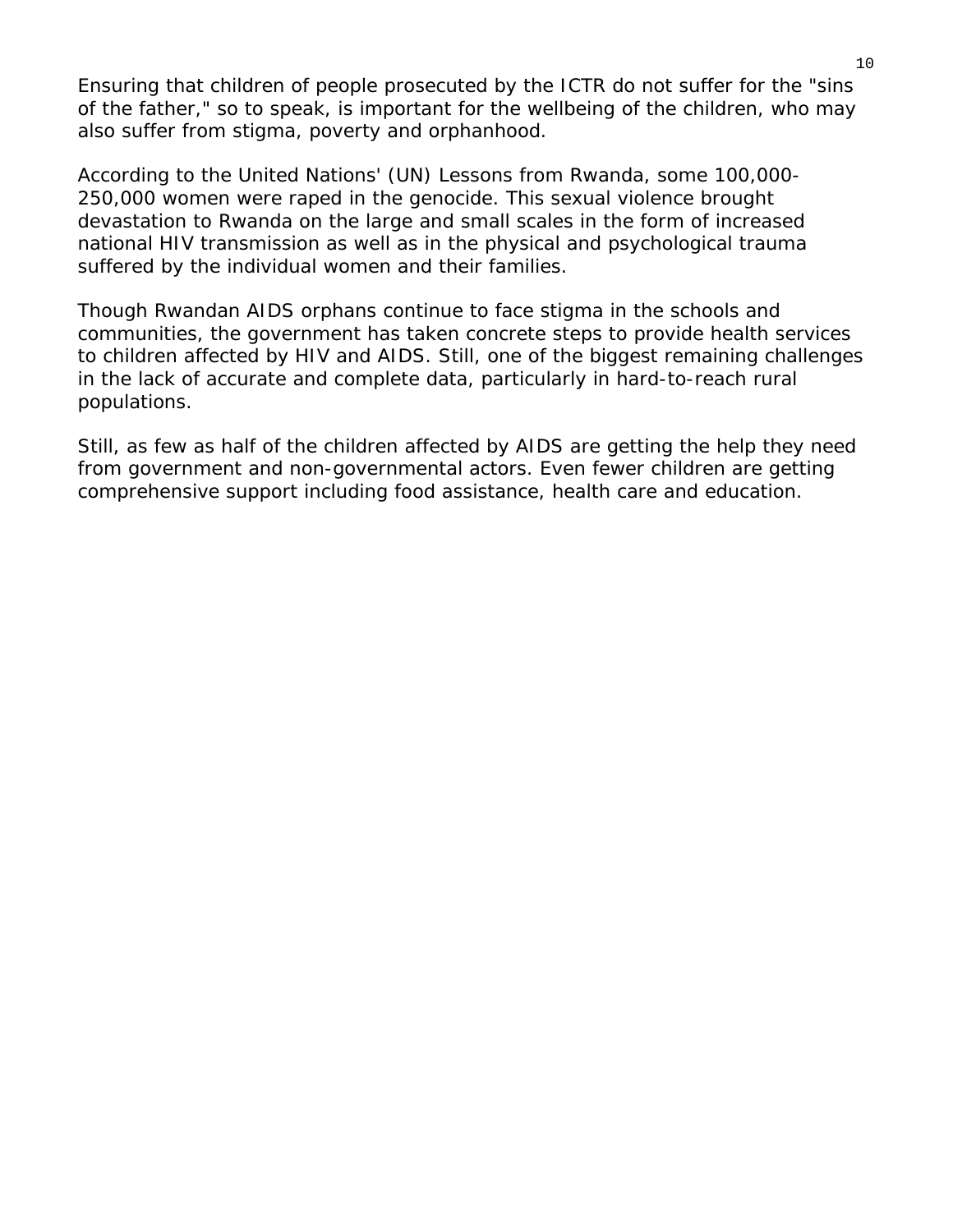## United Nations News Wednesday, 29 June 2011

## **Security Council extend terms of judges at UN tribunal for former Yugoslavia**



*ICTY courtroom* 

The Security Council today extended the terms of judges serving on the United Nations tribunal created to try perpetrators of the worst crimes committed during conflicts in the former Yugoslavia in the 1990s to ensure that the court is adequately staffed to complete its work.

In a unanimous resolution, the Council decided to extend the terms of office of eight permanent judges at the International Tribunal for the former Yugoslavia (ICTY) who are members of the trial chambers until 31 December 2012 or until the completion of the cases to which they are assigned.

The terms of nine ad litem judges – who are limited to particular cases – were also extended until 31 December 2012 or until the completion of the cases to which they are assigned.

The Council "reiterates the importance of the International Tribunal being adequately staffed to complete its work expeditiously and calls upon relevant United Nations bodies to intensify cooperation with the Secretariat and the Registrar of the International Tribunal and to take a flexible approach in order to find practicable solutions to address this issue as the International Tribunal approaches the completion of its work, and at the same time calls upon the International Tribunal to renew its efforts to focus on its core functions," said the resolution.

It called on all States, especially those that emerged from the collapse of the former Yugoslavia, to intensify cooperation with and to render all necessary assistance to ICTY, particularly in the arrest of Goran Hadžic, a key war crimes suspect who remains at large.

The Council commended States that have concluded agreements for the enforcement of sentences of those convicted by ICTY or have otherwise accepted such convicts to serve their sentences in their territories, and urged countries to renew their commitment to the enforcement of sentences and to positively consider requests from the tribunal in this regard.

It also urged States that have not concluded agreements for the enforcement of sentences of ICTY convicts to consider entering into such pacts.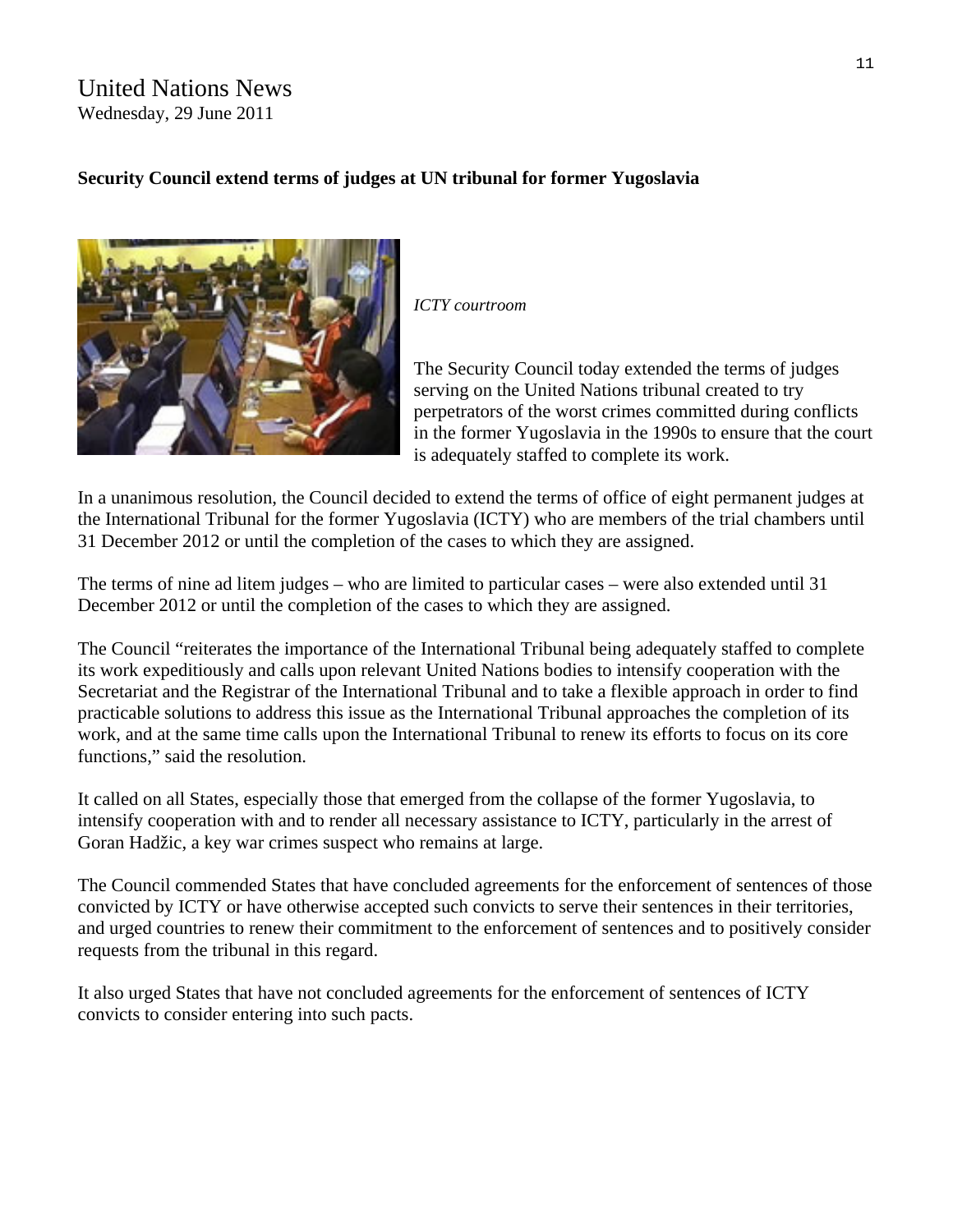BBC Online Thursday, June 30, 2011

#### **Hariri murder: UN tribunal issues arrest warrants**



*Rafik Hariri is widely credited with getting Lebanon back on its feet after the 15-year civil war* 

Four arrest warrants have been issued by the UN-backed tribunal investigating the 2005 murder of Lebanon's former Prime Minister Rafik Hariri, Lebanon's state prosecutor said.

Mr Hariri's son, Saad, welcomed the indictments and described them as a "historic moment" for Lebanon.

Local reports say the warrants name senior members of the Shia militant and political group Hezbollah.

Hezbollah has repeatedly denounced the tribunal and vowed to retaliate.

Divisions over the Special Tribunal for Lebanon (STL), based in the Hague, have thrown the country into political turmoil and sparked fears of sectarian unrest.

The Lebanese cabinet is meeting on Thursday to agree its policy towards the tribunal.

Rafik Hariri and 21 others were killed in February 2005 in central Beirut when a huge bomb went off as his motorcade passed by.

Hezbollah has criticised and attempted to discredit the tribunal, claiming it is a plot involving the United States, Israel and France.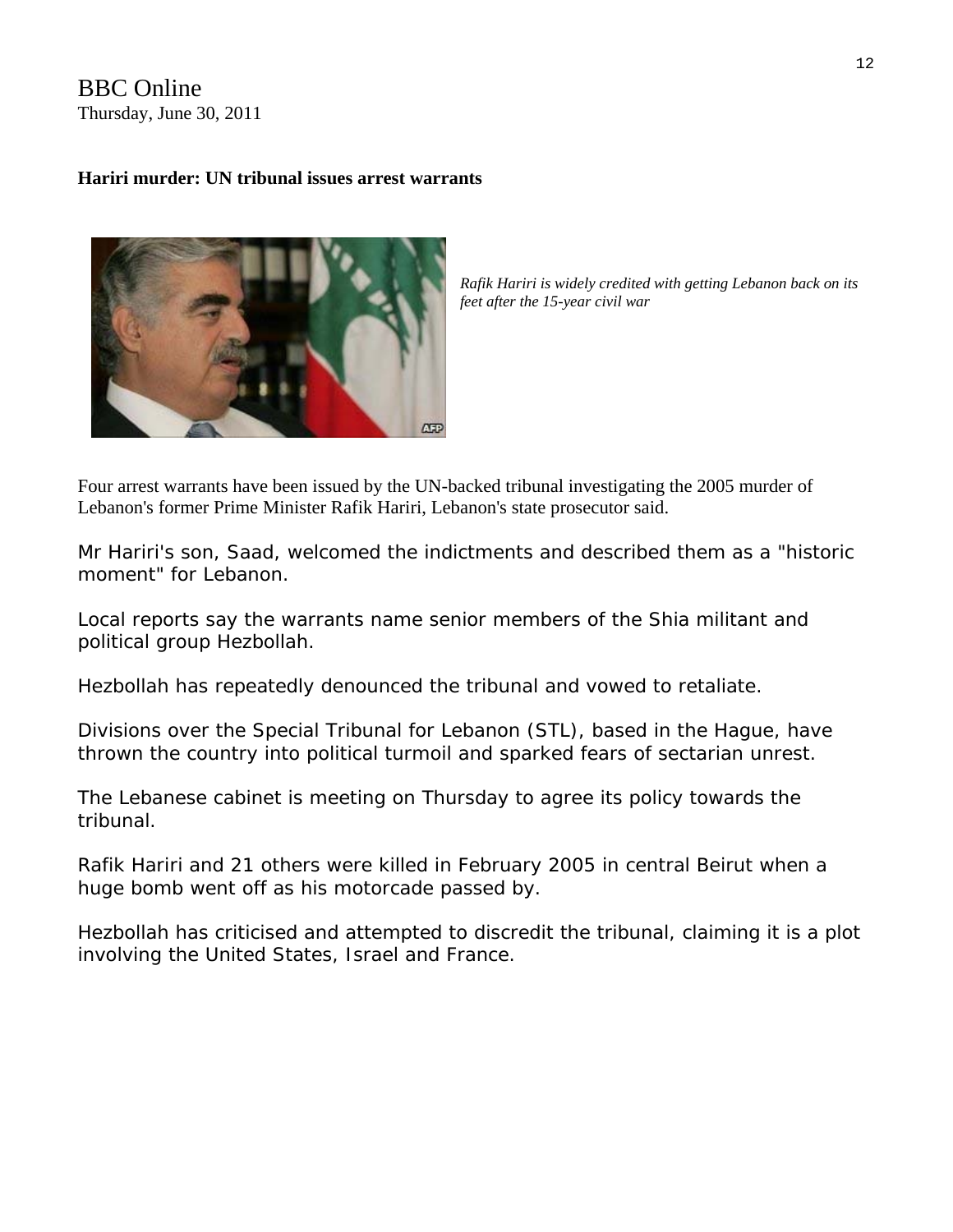## Hirondelle News Agency

Wednesday, 29 June 2011

#### **ICTR now satisfied with Rwandan judiciary system**

More than two years after refusing to transfer to Rwanda five cases of genocide suspects on grounds that the accused may not receive fair trial, the International Criminal Tribunal for Rwanda (ICTR) issued on June 28 a decision authorizing the transfer of Jean Uwinkindi's case.

However, the decision is not final as the 60-year old Pentecostal pastor has the right to appeal.

The decision is important as the ICTR refusal to refer cases to Rwanda was so far a decisive argument for western countries to reject Kigali's repeated requests to extradite genocide-suspects living in Europe.

In November 2010, ICTR Chief of the Prosecution Hassan Bubacar Jallow declared that he was now satisfied with Rwanda's legal reforms and then asked for three new transfers, including Jean Uwinkindi's.

The historic ruling issued on June 28 was the result of various submission and discussion presented before the Chamber by several key plays and amici curiae including the government of Rwanda, Human Rights Watch, the International Association of Democratic Lawyers, the International Criminal Defence Attorney Association, the Kigali Bar Association and ICTR prosecution on the other side.

''The Chamber is satisfied that the judges of the Supreme Court and High Court of Rwanda are qualified and experienced and that they have the necessary skills to handle the case at issue (Uwinkindi's trial) if transferred,'' reads part of the 59-pages decision.

''The Chamber expressed its solemn hope that the Republic of Rwanda would actualize in practice the commitments it made in its filings about its good faith, capacity and willingness to enforce the highest standards of international justice,'' the ruling states.

One would wonder what has motivated the Chamber to grant this application now as opposed to five other similar requests submitted in the past. The decision elaborates : ''The Chamber noted that Rwanda had made material changes in its law and had indicated its capacity and willingness to prosecute cases referred by ICTR adhering to internationally recognized fair trial standards enshrined in the ICTR Statute and other human rights instruments.''

But that notwithstanding ''The Referral Chamber is persuaded to refer this case after receiving assurances that a robust monitoring mechanism provided by ACHPR (African Commission on Human and Peoples' Rights) will ensure that any material violation of the fair trial rights of this accused (Uwinkindi) will be brought to the attention of the President of the Tribunal forthwith so that remedial action, including revocation, can be considered by the Tribunal, or if applicable by the Residual Mechanism.' Responsibilities of ACHPR as stipulated by the Chamber include monitoring on full time basis progress of the referred case, detention conditions to ensure that they match with the international standards and indicate in general any violation of the fair trial rights of the accused.

''We welcome the decision. The office of the Prosecutor is satisfied. The Chamber agrees with the prosecution that Rwanda is now willing and able to prosecute cases according to the international standards,'' Richard Karegyesa, ICTR Chief of the Prosecution told Hirondelle News Agency on Wednesday.